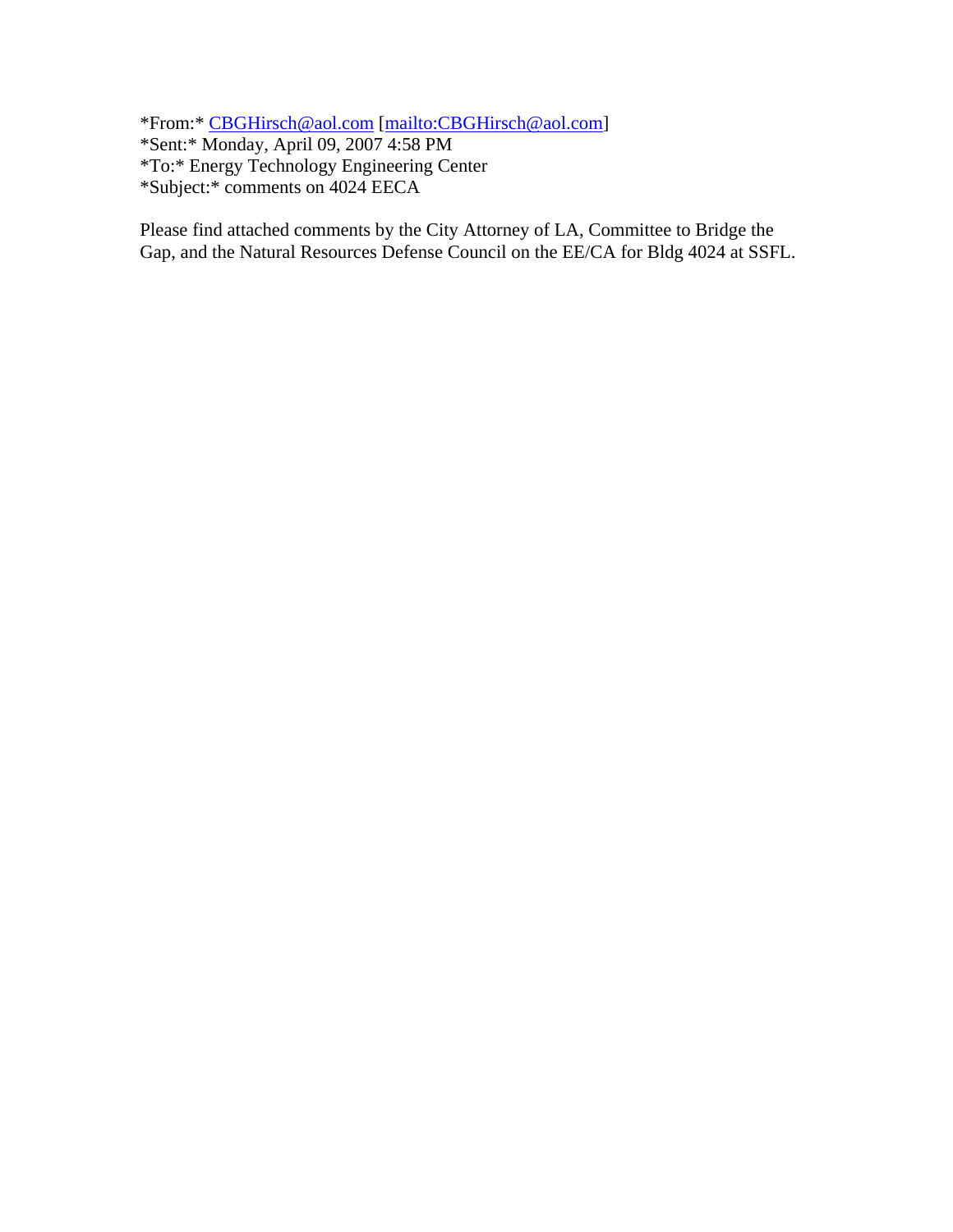## CITY ATTORNEY OF LOS ANGELES COMMITTEE TO BRIDGE THE GAP NATURAL RESOURCES DEFENSE COUNCIL

9 April 2007

US Department of Energy c/o The Boeing Company 5800 Woolsey Canyon Road Canoga Park, CA 91304-1148

by email to:  $etec(\vec{\omega})$ doeal.gov

RE: Comments on Building 4024 EE/CA

To the Department of Energy:

We write regarding the Building 4024 Decommissioning and Decontamination Engineering Evaluation/Cost Analysis (EE/CA). We are concerned by a number of matters in the EE/CA, particularly:

1. The EE/CA would set cleanup levels as much as ten thousand times more lax than CERCLA guidelines and public health protections would normally permit. It does so by two proposals:

a. The EE/CA uses the wrong land use assumption in setting the "contaminant levels of concern" for cleanup. The site is zoned RA-5 (rural agricultural-5 acre plots), and land use consistent with that designation occurs close to the site. When several potential land uses are feasible, CERCLA guidance requires the use of the reasonably foreseeable land use that would result in the greatest degree of cleanup, and current zoning is one of the factors that is to be used in determining prospective land use. However, despite saying it intends the land to be released for *unrestricted* use, DOE has chosen for calculating cleanup standards to assume the land is restricted to suburban residential use, which would allow contaminant levels two orders of magnitude higher than the rural residential land use assumption that should be employed.

b. The EE/CA sets as its cleanup objectives risk levels anywhere in the  $10^{-4}$  to  $10^{-6}$  risk range, based on the land use assumption discussed above. However, CERCLA requires an objective of getting as close to 10<sup>-6</sup> as feasible, falling back only the minimum necessary. By setting  $10^{-4}$  as a *de facto* cleanup objective, DOE is permitting another factor of up to two orders of magnitude relaxation of standards. Risks as high as  $10^{-2}$  could thus result from these two problems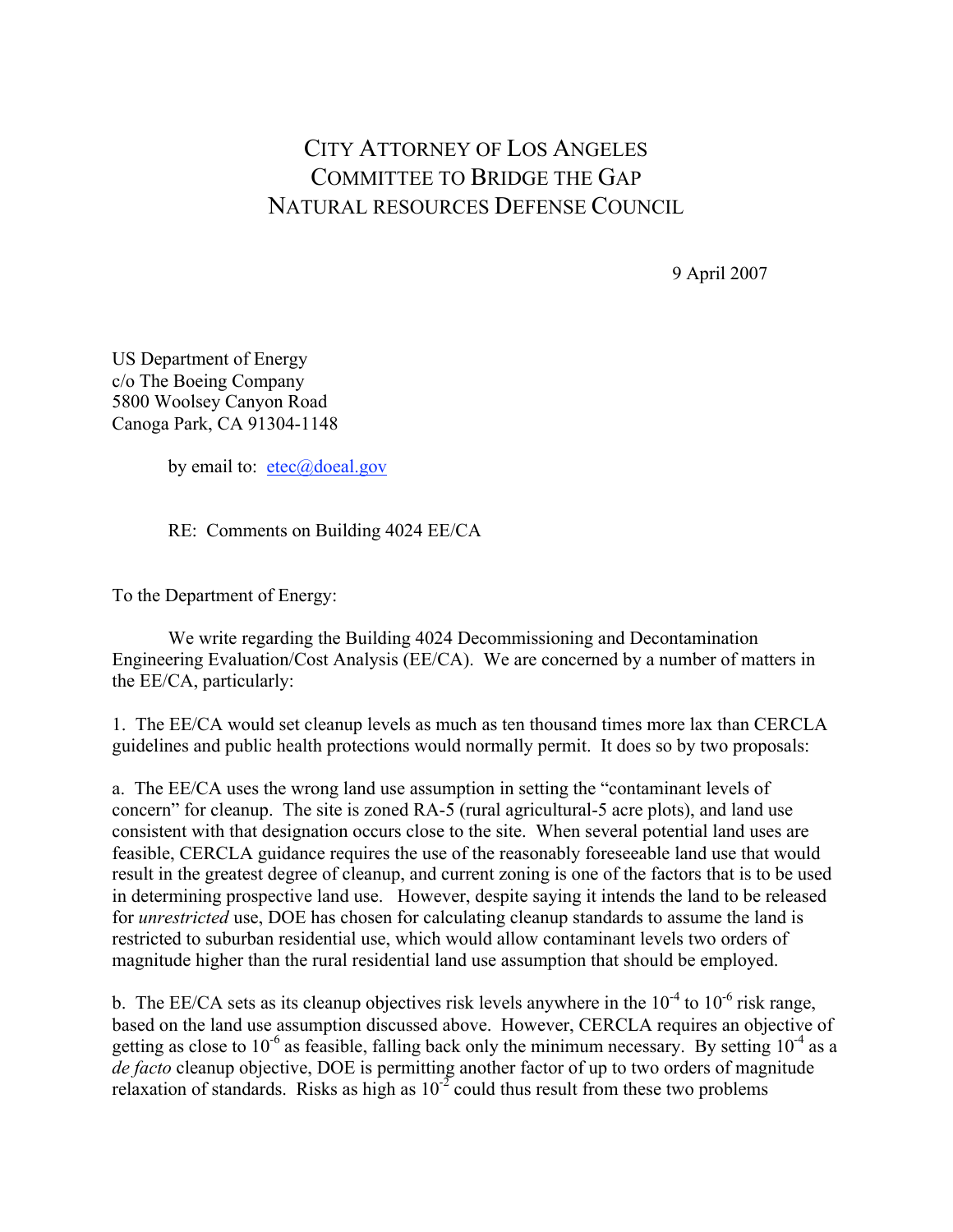combined. Furthermore, CERCLA requires the consideration of the CERCLA balancing criteria for any decision to fall back from  $10^{-6}$ , and the EE/CA instead permits  $10^{-4}$  without any justification by the balancing criteria.

2. The actual numeric cleanup levels to be employed are nowhere to be found in the EE/CA. Instead, in violation of CERCLA and NEPA, the cleanup levels are to be specified after the close of the comment period on the EE/CA. The EE/CA merely states that the cleanup levels will be decided, at some unspecified time in the future, on the basis of a "risk management decision." Who will make that decision, and on what basis, is not disclosed. All that is clear is that it will occur at a time when the public has no input.

3. The EE/CA proposes to ship radioactively contaminated wastes from the cleanup to the Kettleman Hills landfill, a site neither licensed nor designed for radioactive wastes. No environmental analysis is presented as to the environmental impacts of such an action.

4. In the 1990s, the AREA IV radiological site characterization performed for DOE by Rocketdyne was found by EPA to be severely flawed and unreliable. DOE agreed to have EPA perform an extensive, defensible site characterization, but subsequently reversed this commitment. The EE/CA proposes cleanup of the 4024 without any such independent characterization prior to cleanup (i.e., no credible method of determining where the radioactive contamination is that needs being cleaned up). The protocols for the post-remediation sampling are also excluded from the public for input.

5. The EE/CA proposes to release the site for unrestricted use. We continue to believe that under the totality of the circumstances, with inadequate characterization and non-protective cleanup standards, that is ill-advised.

6. "A hard look at alternatives" is at the heart of environmental analysis. However, the EE/CA proposes only two alternatives – the seriously inadequate cleanup standards and methods put forward, and doing nothing. No other alternatives – e.g., the EPA site survey, cleanup standards based on rural residential land use, cleanup objectives that aim as close to  $10^{-6}$  as feasible, disposal of all radioactively contaminated wastes in a licensed radioactive waste disposal facility – are considered.

7. There is no serious consideration of cumulative impacts. The EE/CA continues DOE's practice with regards SSFL of artificially segmenting the cleanup.